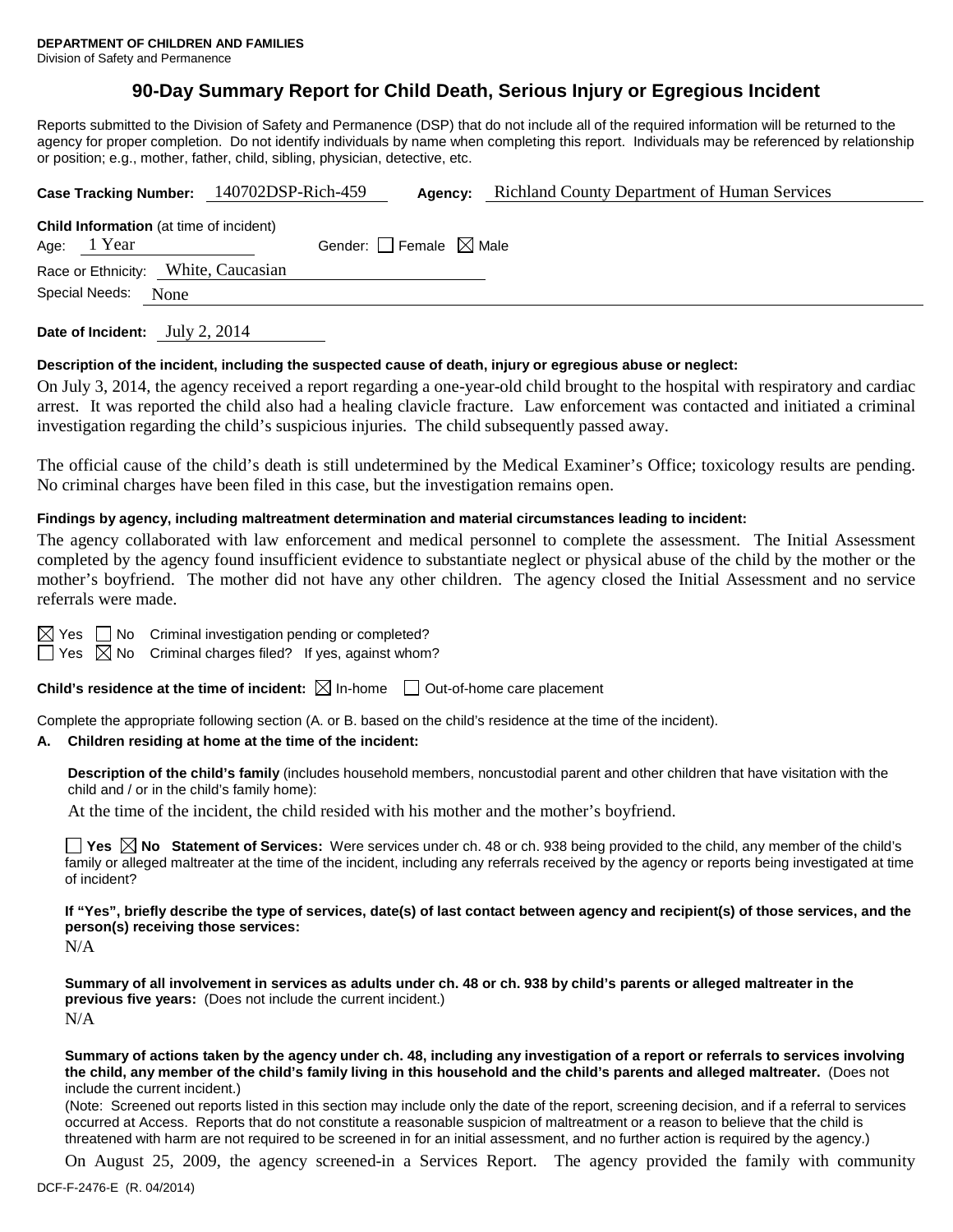resources.

On September 23, 2009, the agency screened-out a CPS Report.

On April 27, 2010, the agency screened-out a Services Report.

On May 24, 2010, the agency screened-out a Services Report.

On August 10, 2010, the agency screened-out a Services Report.

On November 11, 2010, the agency screened-in a Services Report. The agency provided the family with community resources.

On November 16, 2010, the agency screened-in a CPS Report alleging sexual abuse to a five-year-old child. An assessment was completed by the agency and the allegation of sexual abuse was unsubstantiated.

On December 13, 2010, the agency screened-out a Services Report.

## **Summary of any investigation involving the child, any member of the child's family and alleged maltreater conducted under ch. 48 and any services provided to the child and child's family since the date of the incident:**

The agency collaborated with law enforcement and medical personnel to complete the assessment. The Initial Assessment completed by the agency found insufficient evidence to substantiate neglect or physical abuse of the child by the mother or the mother's boyfriend. The mother did not have any other children. The agency closed the Initial Assessment and no service referrals were made.

### **B. Children residing in out-of-home care (OHC) placement at time of incident:**

### **Description of the OHC placement and basis for decision to place child there:** N/A

# **Description of all other persons residing in the OHC placement home:**

N/A

**Licensing history:** Including type of license, duration of license, summary of any violations by licensee or an employee of licensee or other actions that constitute a substantial failure to protect and promote the welfare of the child. N/A

# **Summary of any actions taken by agency in response to the incident:** (Check all that apply.)

| Screening of Access report                           | Attempted or successful reunification             |
|------------------------------------------------------|---------------------------------------------------|
| Protective plan implemented                          | Referral to services                              |
| Initial assessment conducted                         | <b>Transportation assistance</b>                  |
| Safety plan implemented                              | Collaboration with law enforcement                |
| Temporary physical custody of child                  | Collaboration with medical professionals          |
| Petitioned for court order / CHIPS (child in need of | Supervised visitation                             |
| protection or services)                              | Case remains open for services                    |
| Placement into foster home                           | Case closed by agency                             |
| <b>Placement with relatives</b>                      | Initiated efforts to address or enhance community |
| Ongoing Services case management                     | collaboration on CA/N cases                       |
|                                                      | Other (describe):                                 |

# **FOR DSP COMPLETION IF RECORD OR ON-SITE REVIEW WAS UNDERTAKEN:**

**Summary of policy or practice changes to address issues identified based on the record or on-site review of the incident:** N/A

**Recommendations for further changes in policies, practices, rules or statutes needed to address identified issues based on the record or on-site review:**